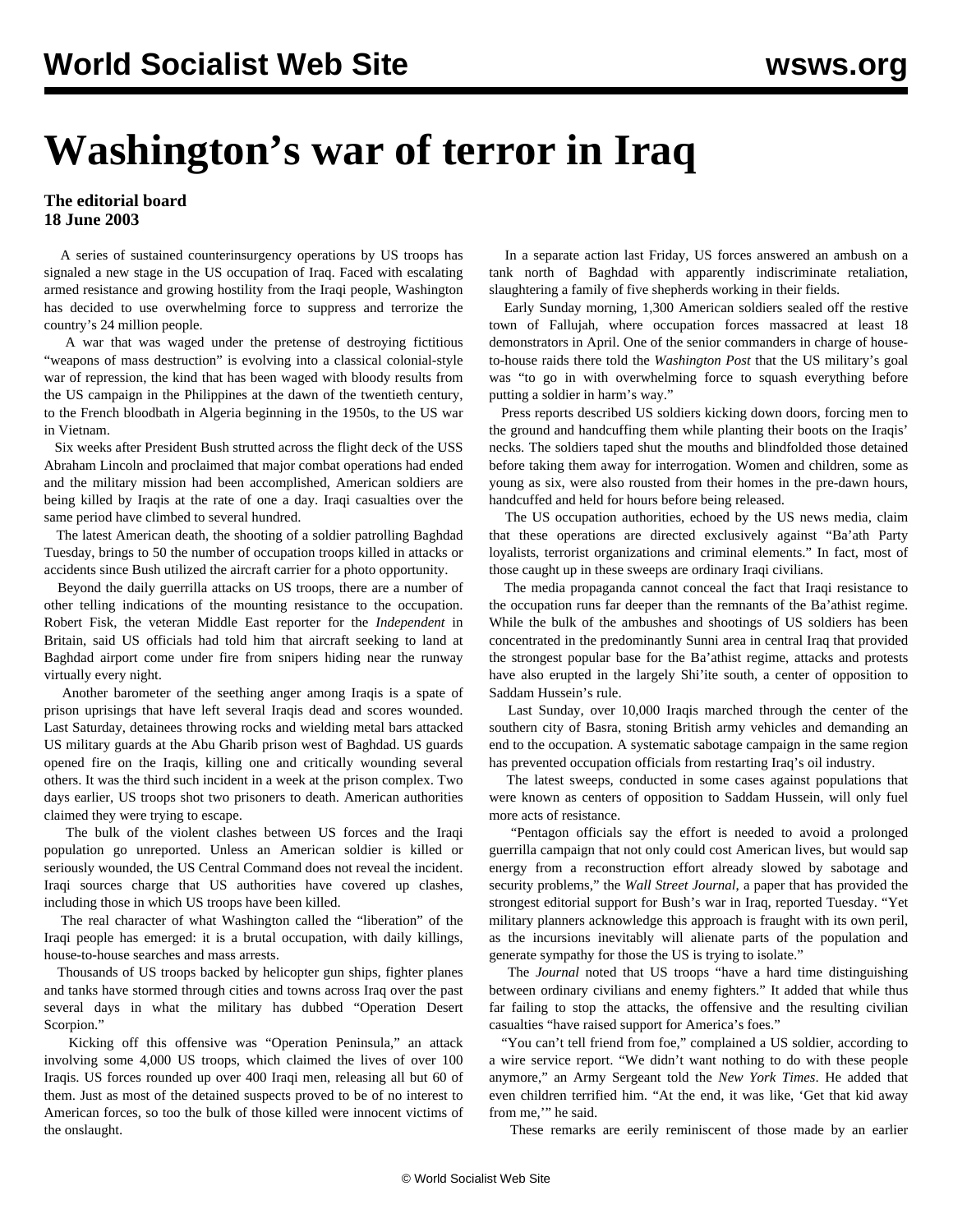generation of American troops who were sent on the basis of lies to kill and be killed in a distant land—Vietnam. Fearing the population that they were supposedly protecting from "communist aggression," they found it impossible to distinguish Vietnamese civilians from the Viet Cong—largely because the Viet Cong and the North Vietnamese were waging a popular war against a hated and despised army of occupation.

 As one US Marine Sergeant testified in hearings held in May 1971: "The way that we distinguished between civilians and VC, VC had weapons and civilians didn't and anybody that was dead was considered a VC. If you killed someone they said, 'How do you know he's a VC?' and the general reply would be, 'He's dead,' and that was sufficient."

 The conditions are already emerging in Iraq for a similar kind of slaughter. It is only a matter of time before the US commits the type of atrocities in Iraq that some 30 years ago made "My Lai" and "destroying the village to save it" bywords for imperialist savagery.

 Echoing the mantras of the Vietnam War, the US military command is talking about the struggle for the "hearts and minds" of the Iraqi people. So much for the pre-war predictions of euphoric support for the American "liberators" from a grateful and pliant Iraqi people.

 As in Vietnam, the American "goodwill gestures" are at once pathetic and contemptuous. Immediately after storming through the town of Fallujah, brutalizing Iraqi men, women and children, the military organized a giveaway of soccer balls, school supplies and food. Residents reacted with hostility. Many kept their children away from schools where US civil affairs troops staged the giveaways, saying that they were afraid of the soldiers.

 The *Washington Post* reported on the attempt by one army unit to turn a garbage-strewn lot into a sports field: "The US military engineers, weighed down by heavy flak jackets and helmets, toiled to clear vacant lots of waist-high garbage rotting in 115-degree heat and transform them into soccer fields. They said children threw rocks and bricks at them."

 That such gestures should be treated as a cruel hoax is hardly surprising given the social chaos resulting from the war, together with the escalating US repression. Much of Iraq remains without regular electricity, clean water or a functioning sewer system. The threat of disease grows daily as the summer sends temperatures soaring.

 Iraqi children are paying the greatest price. The United Nations Children's Fund (UNICEF) released a report earlier this month that the number of children suffering from diarrhea, the number one killer of infants, has more than doubled since the US occupation. Fully 72 percent of the children surveyed by the agency were suffering from the ailment, the result of the war's destruction of the country's water filtration and sewage treatment facilities. The number of cases of acute malnutrition among children under five in Baghdad has also doubled since the war, the UN agency said.

 More than half a million children died from these same conditions in the aftermath of the first Gulf War as a result of the destruction of infrastructure and the UN sanctions. The US "liberation" is already producing similarly horrific results.

 The adult population faces mass unemployment and deepening poverty. One of the first edicts issued by the new US colonial administrator, Paul Bremer, was the disbanding of the 400,000-man Iraqi army. This action has left an estimated 2.5 million people—10 percent of the population—without any means of support. Upwards of another 100,000 are blacklisted as former members of the Ba'ath Party under another order issued by Bremer.

 The *Telegraph* of London Wednesday quoted a "very senior British official" describing the US reconstruction effort in Iraq as being "in chaos" and suffering from "a complete absence of strategic direction." The official added, "We are facing an almost complete inability to engage with what needs to be done and to bring to bear sufficient resources to make a difference." He warned that unless the US began to devote serious

resources to the rebuilding of Iraq, "by the autumn, we could face the consequences."

 There is more, however, than mere incompetence and indifference behind the catastrophe that the US occupation has unleashed on Iraq. The right-wing ideologues who control Washington's policy toward the occupied country have definite plans that require its economic leveling.

 Their aim is to smash the pre-war structure of state-controlled industry and dismantle any and all restrictions on the ability of US-based corporations to exploit the country's resources, first and foremost its oil riches. The energy conglomerates and their political mouthpieces in the Bush administration view Iraq as a potential source of massive profits. They could not care less about the cost to the Iraqi people.

 In addition to the wealth it can steal from Iraq, the American financial oligarchy and its military-political establishment see Iraq as a staging ground for further economic and military aggression in the Middle East and beyond. The aim is to establish, with Israel serving as junior partner, US domination over the entire region. This is part of a grand—and mad—plan to gain a stranglehold over the world's oil resources, which would enable Washington to blackmail friend and foe alike on the road to achieving global hegemony.

 Aside from securing control of Iraqi oil facilities, establishing military bases and setting up the machinery of repression required to crush all opposition, the US has little interest in "rebuilding" Iraq. The humanitarian and democratic rhetoric is mere window dressing, aimed mainly at deceiving and manipulating public opinion at home.

 Only recently Bremer announced new regulations making it a crime not only to voice support for the deposed Ba'athist regime of Saddam Hussein, but to oppose continued US occupation. Anyone who calls for the withdrawal of American troops, either in speech, print or through protest demonstrations, may be subjected to military repression.

 The American administration headed by Bremer has already unveiled plans for the sweeping privatization of state enterprises, beginning with the oil sector. It is widely suspected that the lucrative contracts handed out to Bechtel Corporation and other politically connected firms for the repair of Iraqi infrastructure will serve as a vehicle for the privatization of key public services, including water and electricity.

 At a June 13 press conference, Bremer, pressed by reporters about the desperate economic conditions and continuing mass demonstrations by Iraqis demanding jobs, repeatedly declared that the situation would only be remedied by "fundamental economic reforms."

 The US colonial chief claimed that the Iraqi people could decide for themselves what kind of economic system they wanted. He stressed, however, that a "vibrant private sector" was the "sine qua non for a stable economy and stable economic growth." He cynically added: "If they choose socialism, that will be their business. My guess is that's not going to happen."

 The US occupation of Iraq is a brutal imperialist enterprise. The soldiers dying there are being sacrificed not for "democracy" or "liberation," but to further the predatory aims and interests of a gangster element within the American ruling elite. This layer has turned to military aggression as a means of enriching itself and distracting attention from the deepening economic and social contradictions within the US itself. It systematically lied to the American people, fabricating threats from non-existent "weapons of mass destruction" and phony terrorist links, to justify an unprovoked and illegal war of aggression.

 The Iraqi people have every right to resist this occupation. Their democratic rights and social welfare can be secured only by throwing off the yoke of occupation.

 They will continue to resist, and their struggle will inspire the oppressed masses throughout the Middle East to rise in opposition to US imperialism and its accomplices in the region—the oil sheikdoms and corrupt Arab bourgeois regimes from Jordan and Egypt to Syria and Lebanon. Future